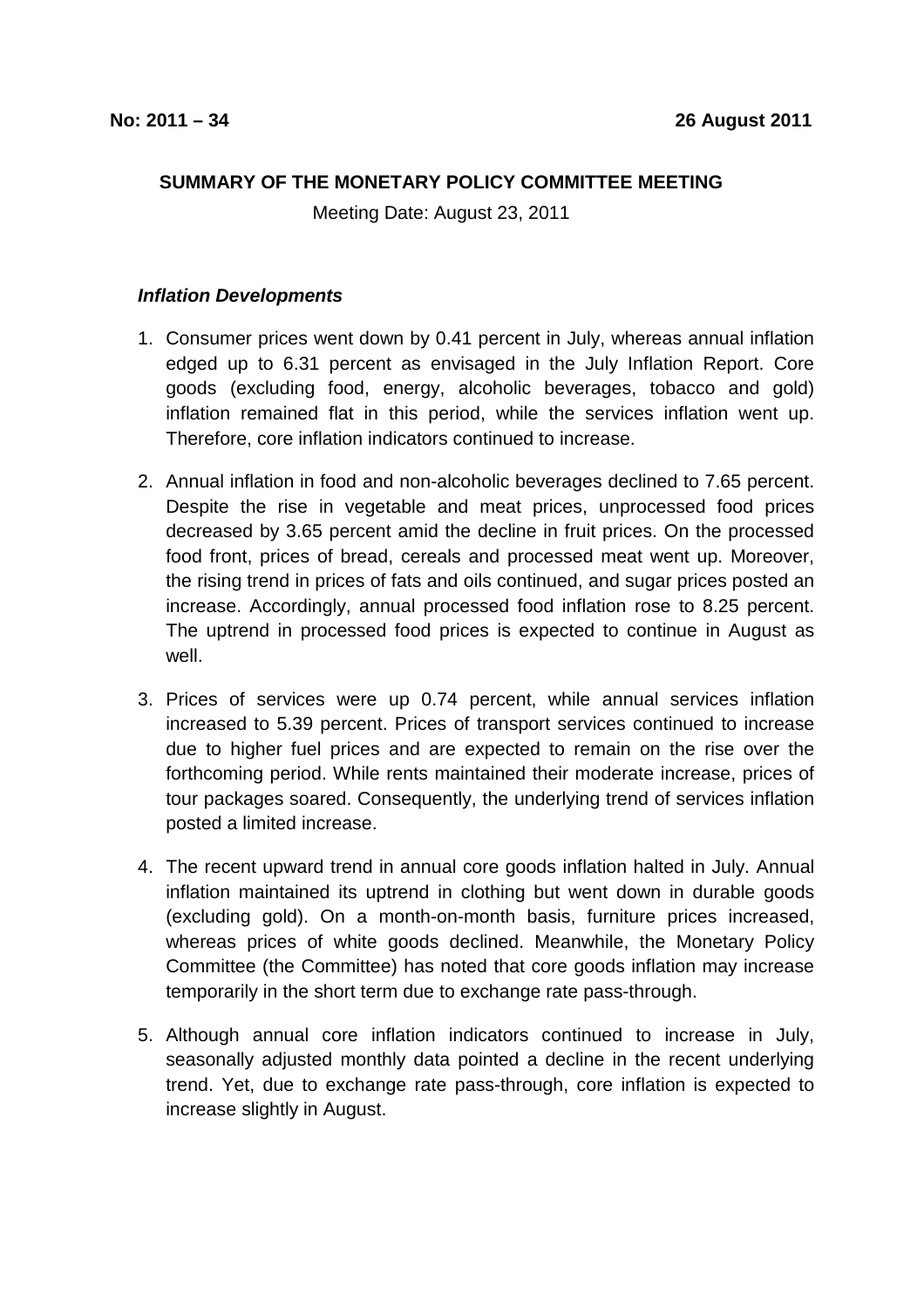## **Factors Affecting Inflation**

- 6. Recent data releases confirm the Committee's assessment that global economic activity continues to decelerate. Accordingly, external demand remains weak. Core euro area economies grew at a slower-than-expected pace in the second quarter and July's PMI data point to a worsening outlook. In addition, short and medium-term US growth forecasts of various institutions have been revised downward. The Committee has stated that the global growth outlook is deteriorating amid recent developments in August. The Committee members have noted that, despite the competitiveness gains due to the recent exchange rate movements, global developments would continue to restrain external demand.
- 7. Signals of a slowdown in economic activity are growing stronger. Seasonally adjusted industrial production data posted a month-on-month decrease of 0.9 percent in June, recording a decline for five consecutive months. The slowdown in capacity utilization since February became more evident in July, leading to a cumulative decline of about 4 percentage points compared to January. July data on the expectations for new orders, which serve as a leading indicator, signals that manufacturing activity might remain weak in the third quarter as well.
- 8. There is an ongoing slowdown in final domestic demand since the second quarter. Leading indicators for August suggest that the ongoing weakening in consumer confidence has become more pronounced. Moreover, investment appetite has decelerated for the first time in a long while. Domestic sales of automobiles and light commercial vehicles, which remained below the previous quarter's average in July, are expected to decrease further amid the weakening Turkish lira. All these developments signal that the slowdown in domestic demand may deepen.
- 9. The unemployment rate hovers around pre-crisis levels. Yet, due to the decline in industrial employment in May, non-farm employment growth slowed and unemployment rates posted a slight quarter-on-quarter increase in seasonally adjusted terms. Leading indicators suggest that this slowdown in employment would continue in the third quarter as well.

## **Monetary Policy and Risks**

10. The Committee has noted that inflation may temporarily hover slightly above the levels envisaged in the July Inflation Report and core inflation may continue to rise for some time. However, due to the slowdown in the economic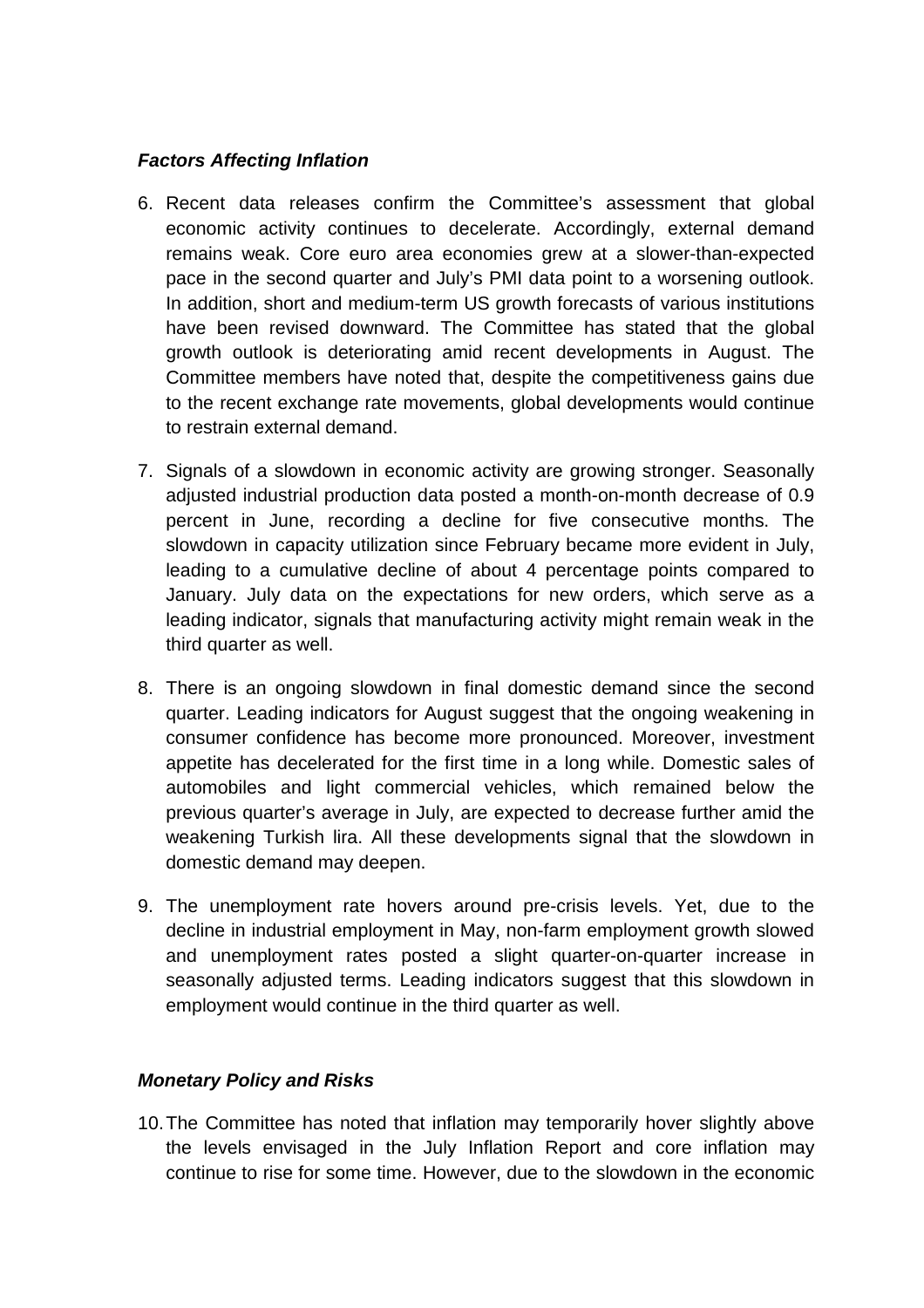activity, it is expected that the second round effects of exchange rate movements would be limited, and thus the increase in inflation would be temporary. Core inflation indicators are expected to start falling again by the end of the year. Moreover, inflation outlook for the end of 2012 is seen consistent with the 5 percent target.

- 11. According to the Committee, in an environment of increasingly slowing economic activity and ongoing macro financial risks, it would not be an optimal response to react to temporary price movements. However, it was stated that it is important to monitor inflation expectations closely and take the necessary measures if there is a deterioration in the pricing behavior that may hamper the attainment of medium term targets.
- 12. The slowdown in credit growth and domestic demand combined with the exchange rate movements have been contributing to the rebalancing of domestic and external demand. Credit growth continues to slow down across all subcategories, with the deceleration in general purpose consumer loans being more pronounced. Moreover, cumulative movements in the exchange rate would put a significant restraint on the import demand in the second half of the year. Accordingly, the Committee expects a notable improvement in the current account balance in the forthcoming period. It was reiterated that monitoring the seasonally adjusted monthly data is more informative in assessing the underlying trend of the current account balance. Still, the Committee members have highlighted the important role of structural measures that would boost productivity and increase the saving rate, in order to stabilize the current account deficit at reasonable levels in the medium to long term.
- 13. The Committee has agreed that the measures taken at the interim meeting on August 4, 2011 have contained the downside risks for the economy for the time being, and thus decided to keep the policy instruments unchanged at this meeting. However, given the uncertainties regarding the global economy, it is important to monitor all developments closely, and to deliver the required policy response in a timely manner. The Committee has also reiterated that all policy instruments may be eased should global economic problems further intensify and the slowdown in domestic economic activity becomes more pronounced.
- 14. Monetary policy will continue to focus on price stability while preserving financial stability as a supplementary objective. To this end, the impact of the macroprudential measures taken by the Central Bank and other institutions on the inflation outlook will be assessed carefully. Strengthening the commitment to fiscal discipline and the structural reform agenda in the medium term would support the relative improvement of Turkey's sovereign risk, and thus facilitate